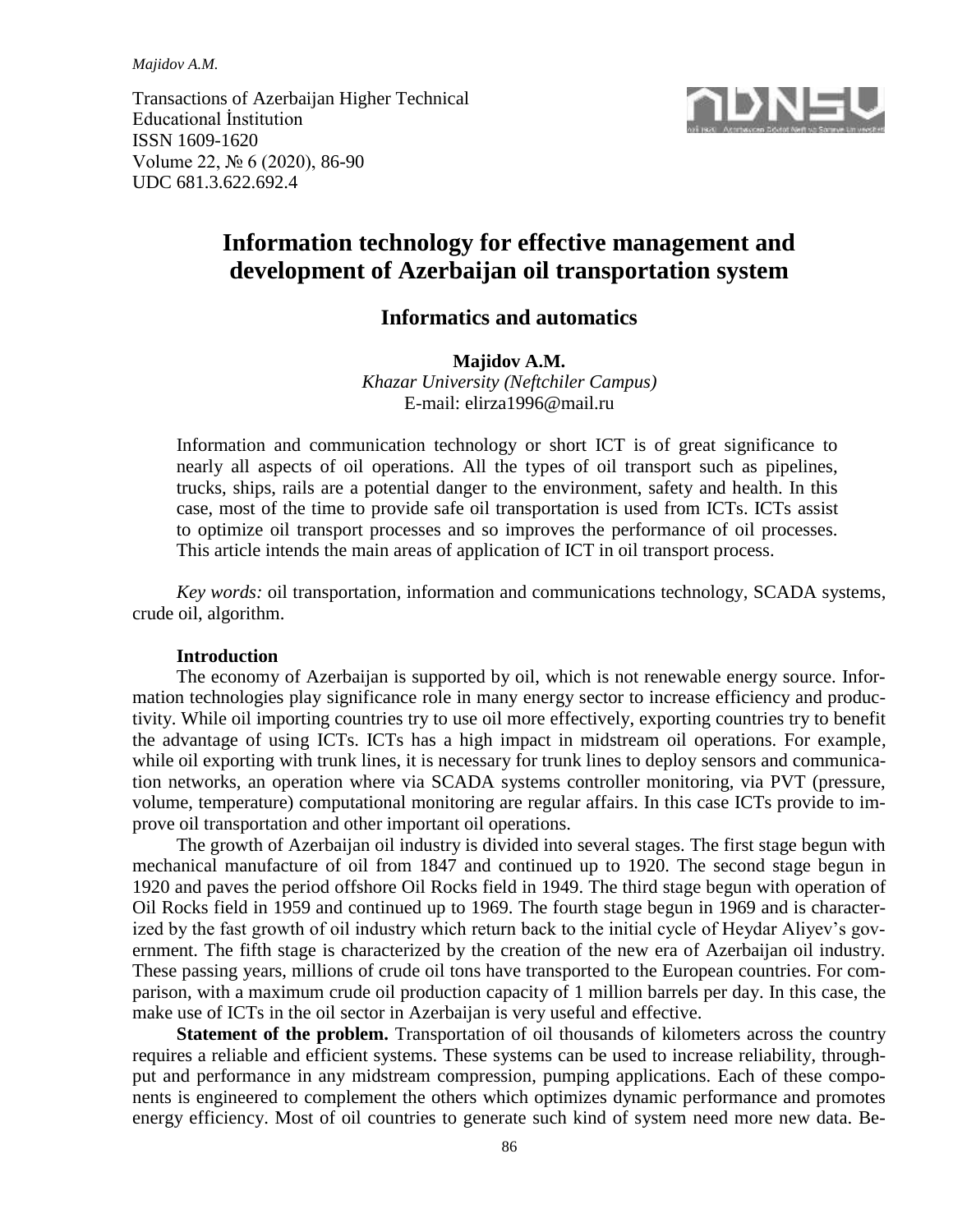sides available data uses advanced analytic applications. These applications provide a single view of processes and assets and deliver predictive analytics using machine learning algorithms. Advanced analytics applications can assist oil transport process to grow margins and become more efficient in some of the following ways:

1. Smart pressure monitoring

- 2. Supply forecasting
- 3. Demand forecasting
- 4. Interactive operations visualization and etc.

When transport the oil from one point to another one with pipelines, pipeline pressures regularly fluctuate. These pressure drops can be happened from different causes. To avoid this process, most of time are used regulators. This regulator accurately detects those fluctuations by building automated systems and prevent to anomalies.

Sometimes it is difficult to know in advance from which well the oil and gas will enter, at what volume and pressure. That time producers need "day ahead" predictions which are subject to great uncertainty in the transportation of oil and gas processes.

In turn this process confuses to configure the pipeline to manage oil and gas volumes different from they expected. This time companies use sub-optimal configuration and as a result reduce revenues from the asset. When producers meet with this situation, may be subject to repeatable patterns and if so, via a proper forecasting algorithm can ensure useful guidance and insight as to expected volumes from producers. In addition to models through big data inputs can reveal ways that warn producers to smooth volumes for their own benefits.

During oil transport process companies distribute and produce comprehensive information on pipeline activities and conditions. Those information hold itself withdrawals, adds, storage system activities and etc. If these reports contain useful information, they ensure a static view of dynamic operation and stakeholders don't need to serve them.

## **Solution of the problem**

**SCADA Technology for Oil Transportation Operations.** SCADA-Supervisory control and data acquisition systems consist of hardware and software elements to make effective process in energy sectors like the gas and oil industry. SCADA systems have the skill to process and monitor real-data time, to control processes, updates into a log file, record events and etc. Additionally these systems via human-machine interface to cooperate with devices which these devices use oil transport process such as sensors, valves and etc. Shortly, these systems communicate system problems, maintain efficiency, and for smart-decision makers process data more effectively. So, these systems can be implemented well in many fields including power, energy and transportation.

We already know that most of time to transport crude oil from drill sites to storage use pipelines. These pipelines go through hundreds of kilometers over various types of harsh territory. For this, to manage and monitor all field equipment, operators need central SCADA systems. For example, in pumping stations operators via this system can regulate pressure. Besides, operators can define, detect and solve issues like damages in these pipelines with using SCADA systems. In controlling and monitoring pipelines, these systems are less time consuming and very effective. Besides, these systems are renowned for efficiency to precise data reporting, streamline system control functions, data collection, and data communication.

These all factors which are listed above, directly depend on establishing correct database systems. That is why when engineers generate any comprehensive system, first of all, they need much more proper information about this system.

**Machine learning in problem of anomaly detection of oil transportation.** The development of digital technologies, such as other fields, has affected the oil industry for years, which helping to reduce costs, improve safety and production processes. Artificial intelligence and machine learning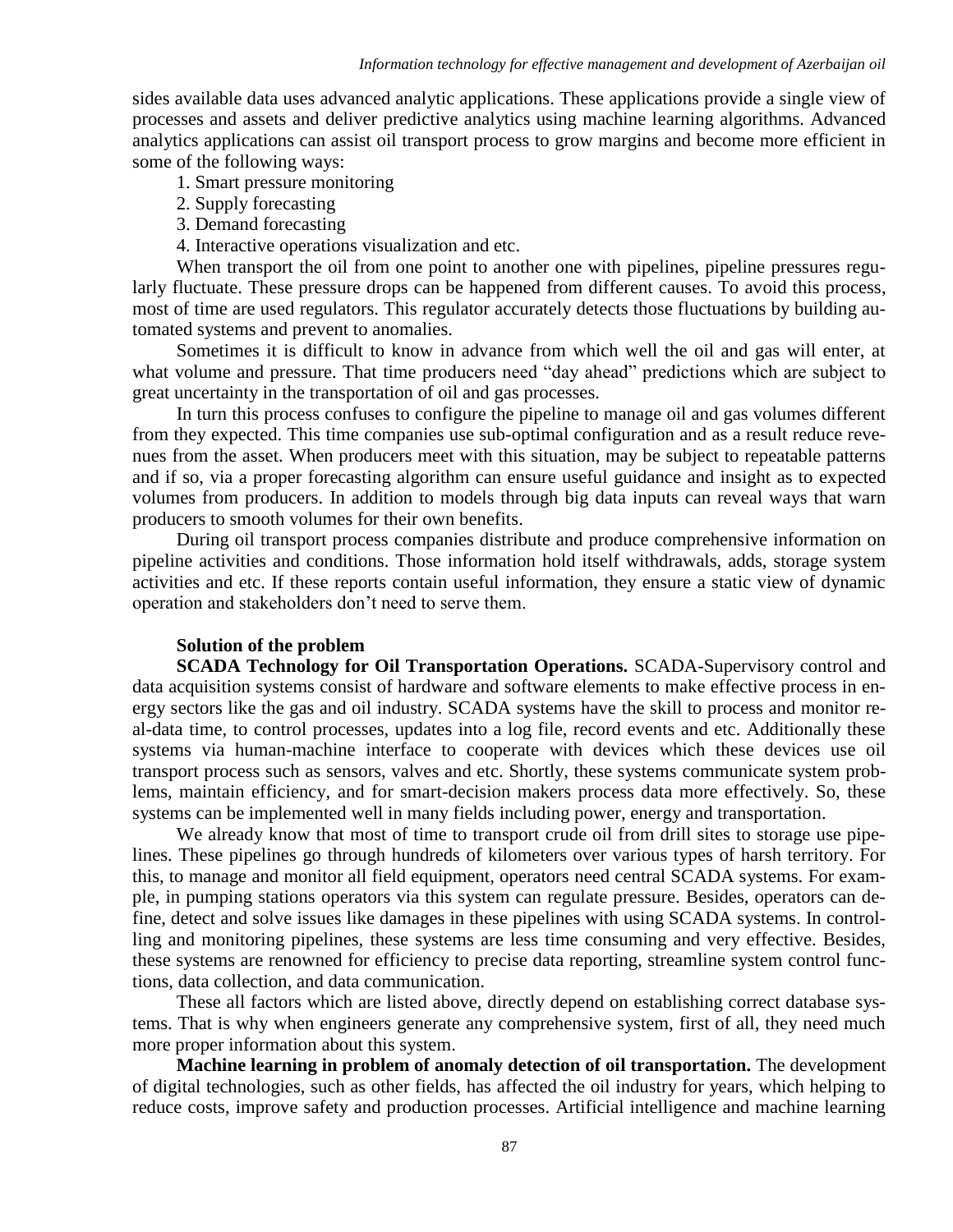are the two key technological attempts running the shift within the oil industry, notably in oil transportation.

Machine learning is the skill for computers "to learn without clearly programmed". Machine learning algorithms demand both standardized and quality data to reach the best outcome. That is why data must be organized in time. When data is unreliable and uncertainty, for prediction, transporting techniques can be checked using a combination of fuzzy logic and algorithms. There are many ways to solve this problem. One of these way is that looking back at past failures and appealing the lessons learned. When searching previous instances of the same problems in a case library, machine learning can widen the net and speed up this process.

Machine learning is very useful in oil and gas transportation. In the following has shown some applications:

1. Anomaly detection: One of the important and useful of machine learning application is anomaly detection in oil transport. In the close term predict, machine learning algorithms predict failures and identify patterns between valid readings. In modern midstream sector, all facility includes sensors which are remotely controlled and monitored. Approximately, a facility logs several thousand measurements per day that after cleansing and preprocessing suggest a good foundation for crating reliably prediction model of machine learning. Anomaly detection permits recognizing fault of oil transport components such as motors and valves as early as possible to suppress further losses. There are different methods to define anomaly detection. One of these methods is LODA- Lightweight Online Detector of Anomalies (Pevny-2016). A brief of explanation of this method is given in the following:

 $\Pi_{1, \dots, \dots, \dots, \dots, \Pi_M}$  – set of M sparse random projection.

 $f_{1, \dots, \dots, \dots, \dots, f_M}$  – corresponding 1-dimensional density estimator.

 $S(x) = \frac{1}{M}$  $\frac{1}{M}\Sigma_{\rm m} - \log f_{\rm m}(x)$  – average surprise.

In here, given a set of data points, which creates a set of capital *M*, say 100 sparse random projections. So it randomly chooses square root of *d*, where *d* is the dimension of the data. The square root of *d* defines a random projection onto a one-dimension, and then fits a one-dimensional density model. I have drawn it as a kernel density estimate, but they actually use an adaptive histogram estimator.



88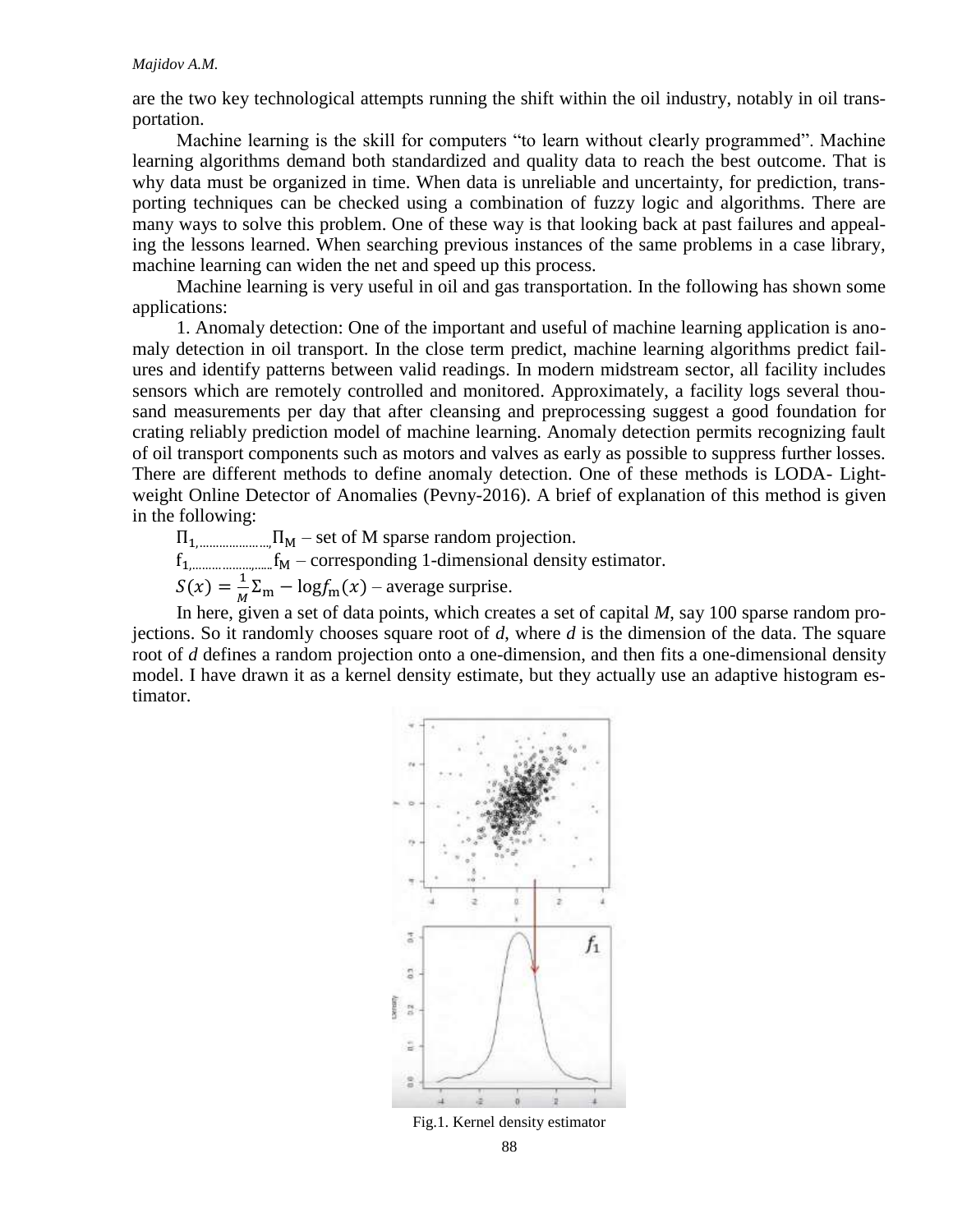What really they do? It just calculate, the average of the minus log density of a query point, so the average surprise. We can easily see, if we took a data point, which has expressed in Figure, it would have a pretty high probability in this projection. But of course, if we got some other projection, then it will be mapped to a low density tail. This is extremely simple idea, but also works surprisingly well presumably, because they are not super however interactions in our data.

2. Predictive maintenance: Apart from anomaly detection, for predictive maintenance machine learning is broadly used as an effective tool. For planned maintenance actions machine learning algorithms display times, which optimize the periodic maintenance action scheduled and prevent crash of the system. In terms of these algorithms, predictive maintenance is defined a classification problem which permits predicting of failure in the next future, or before failure a recession problem that permits predicting how much time the motors or other components is going to operate.

#### **Conclusion**

Crude oil has significant position in our economy. In this case, oil transport process must be performed high accuracy and effectively. In all oil transport processes, improved use of ICTs and related technologies can assist to solve the present difficult situation regarding oil supply in the world energy market. Besides, improving of ICTs and related technologies can help to discover new oil wells with greater precision and efficiency.

### **References**

1. Kelly K. The Power of Advanced Analytics for Midstream Oil and Gas. // Available from: [http://www.newboldadvisors.com/news/power-advanced-analytics-midstream-oil-gas-kelly](http://www.newboldadvisors.com/news/power-advanced-analytics-midstream-oil-gas-kelly-kohlleffel/)[kohlleffel/](http://www.newboldadvisors.com/news/power-advanced-analytics-midstream-oil-gas-kelly-kohlleffel/) Accessed 19 April 2019. – 2015.

2. Matthew S. Midstream Automation: What is the future of Petroleum Transportation. // Available from: [https://blog.sitepro.com/resources/blog/midstream-automation-what-is-the-future](https://blog.sitepro.com/resources/blog/midstream-automation-what-is-the-future-of-oilfield-transportation/)[of-oilfield-transportation/](https://blog.sitepro.com/resources/blog/midstream-automation-what-is-the-future-of-oilfield-transportation/) Accessed 20 April 2019. – 2018.

3. Tomas Pevny. Loda: Lightweight on-line detector of anomalies, Machine Learning. – 2016.  $-$  Vol.102,  $\mathbb{N}$ <sup>o</sup> 2. – Pp. 275-304.

4. Vivek Bansal, Andrew Slaughter, Anshu Mital. Bringing the digital revolution to midstream oil and gas. Available from: [https://www2.deloitte.com/insights/us/en/industry/oil-and-gas/digital](https://www2.deloitte.com/insights/us/en/industry/oil-and-gas/digital-transformation-midstream-oil-and-gas.html)[transformation-midstream-oil-and-gas.html.](https://www2.deloitte.com/insights/us/en/industry/oil-and-gas/digital-transformation-midstream-oil-and-gas.html) Accessed 22 April 2019. – 2018.

5. Valeria Jones. Machine Learning to transform Oil and Gas industry. Available from: [https://www.rigzone.com/news/machine\\_learning\\_to\\_transform\\_oil\\_and\\_gas\\_industry-20-sep-](https://www.rigzone.com/news/machine_learning_to_transform_oil_and_gas_industry-20-sep-2018-156978-article/)[2018-156978-article/](https://www.rigzone.com/news/machine_learning_to_transform_oil_and_gas_industry-20-sep-2018-156978-article/) Accessed 27April 2019. – 2018.

6. Vinodkumar Raghothamarad. How AI and Machine Learning industry initiatives are shaping oil and gas industry. // Available from: [https://www.energyworldmag.com/how-machine-lear](https://www.energyworldmag.com/how-machine-lear-ning-and-ai-industry-initiatives-are-shaping-the-oil-and-gas-industry/)[ning-and-ai-industry-initiatives-are-shaping-the-oil-and-gas-industry/](https://www.energyworldmag.com/how-machine-lear-ning-and-ai-industry-initiatives-are-shaping-the-oil-and-gas-industry/) Accessed 28 April 2019. – 2018.

## **Xülasə Məcidov Ə.M. Azərbaycanın neft nəqliyyat sisteminin səmərəli idarə edilməsi və inkişafı üçün informasiya texnologiyaları**

İnformasiya və kommunikasiya texnologiyaları və ya qısa İKT neft əməliyyatlarının, demək olar ki, bütün aspektləri üçün böyük əhəmiyyət kəsb edir. Boru kəmərləri, yük maşınları, gəmilər, relslər kimi bütün növ neft nəqli ətraf mühitə, təhlükəsizliyə və sağlamlığa təhlükə yaradır. Bu halda, təhlükəsiz neft nəqlini təmin etmək üçün çox zaman İKT-lərdən istifadə olunur. İKT neft